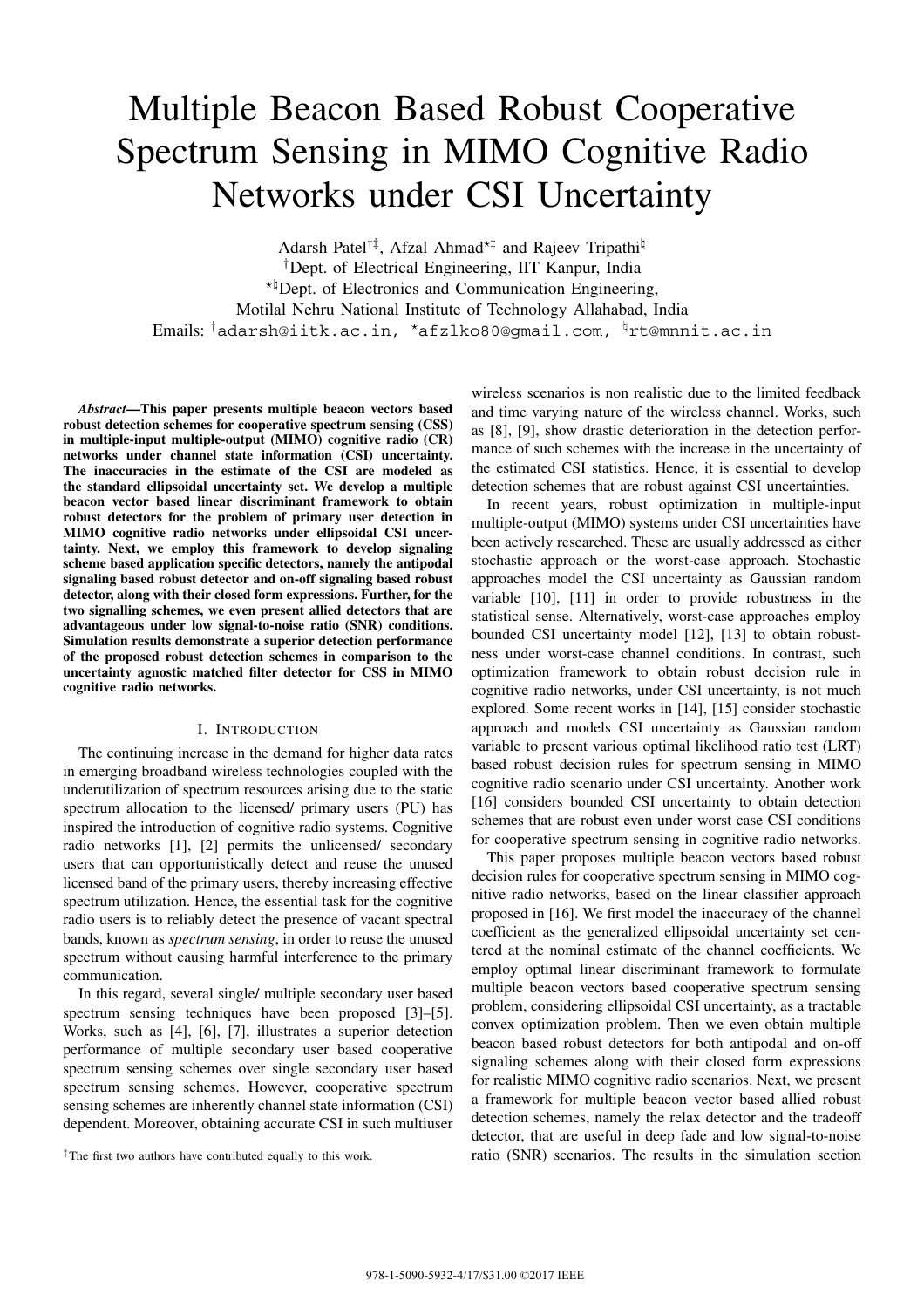validates an improved detection performance of the proposed robust detectors over the conventional uncertainty agnostic matched filter detector.

The manuscript denote scalars by lowercase letters, vectors by lowercase bold letters and matrices by uppercase bold letters where the matrix  $\mathbf{I}_N$  is the identity matrix of dimension  $N \times N$ . The operators  $\|\cdot\|_2$ ,  $\otimes$  and vec( $\cdot$ ) denotes L2-norm, kronecker product and the vector operation, respectively. The paper is organised as follows. Section II describes the system model for the problem of primary user detection in MIMO cognitive radio networks. Section III formulates the framework to compute robust detectors along with the allied detectors that consider uncertainty in the obtained CSI estimate. Simulation section IV validates the detection performance of the proposed schemes and finally we conclude in section V.

## II. SYSTEM MODEL

Consider a cognitive radio network with a centrally coordinated fusion center and  $N$  secondary users each having  $N_r$  receive antennas. The primary users communicate through the primary user base station with  $N_t$  transmit antennas. Hence, the secondary users sense the primary user base station signal in order to detect the presence of spectral hole. The received signal vector  $y_i(n) \in \mathbb{C}^{N_r \times 1}$  at the *i*th secondary user corresponding to the primary user base-station broadcast beacon signal  $\mathbf{u}(n) \in \mathbb{C}^{Nt \times 1}$ ,  $1 \leq n \leq L$  is obtained as,

$$
\mathbf{y}_i(n) = \mathbf{H}_i \mathbf{u}(n) + \mathbf{w}_i(n),
$$

where the vector  $\mathbf{w}_i(n) \in \mathbb{C}^{Nr \times 1}$  is zero mean additive white Gaussian noise  $(AWGN)$  at the *i*th secondary user at instant *n* with covariance matrix  $E{\{\mathbf{w}_i(n)\mathbf{w}_i(n)^H\}} = \sigma^2 \mathbf{I}_{N_r}$ . The channel state information (CSI) matrix  $\mathbf{H}_i \in \mathbb{C}^{N_r \times N_t}$ denote channel coefficient matrix between the primary user base station and the *i*th secondary user. Each element  $h_{i_{r,t}}$ of the *i*th channel coefficient matrix  $H_i$  represents the flat fading gain between  $t$ th transmit antenna and  $r$ th receive antenna. Consider a cognitive radio scenario in which the primary user base station broadcasts  $L$  beacon signal vectors prior to the primary transmission indicating the presence and absence of the primary signal. Therefore, the concatenated signal  $Y_i$  corresponding to the  $L$  broadcast beacon vectors  $\mathbf{u}(1), \mathbf{u}(2), \dots, \mathbf{u}(L)$ , i.e. the beacon matrix  $\mathbf{U} =$  $[\mathbf{u}(1), \mathbf{u}(2), \ldots, \mathbf{u}(L)] \in \mathbb{C}^{N_t \times L}$ , at *i*th secondary user can be equivalently written as,

$$
\mathbf{Y}_i = \mathbf{H}_i \mathbf{U} + \mathbf{W}_i,
$$

where matrix  $\mathbf{Y}_i = [\mathbf{y}_i(1), \mathbf{y}_i(2), \dots, \mathbf{y}_i(L)] \in \mathbb{C}^{Nr \times L}$  and matrix  $\mathbf{W}_i = [\mathbf{w}_i(1), \mathbf{w}_i(2), \dots, \mathbf{w}_i(L)] \in \mathbb{C}^{Nr \times L}$ . Each secondary user senses the primary user broadcast beacon matrix **U** and send their observations to the centrally coordinated fusion center. Fusion center jointly processes the collected observations from  $N$  cooperating secondary users towards the detection of the spectral hole, i.e. absence of the licensed primary user. Hence the concatenated fusion center signal  $\mathbf{Y} = [\mathbf{Y}_1^T, \dots, \mathbf{Y}_i^T, \dots, \mathbf{Y}_N^T]^T \in \mathbb{C}^{NNr \times L}$  corresponding to  $N$  secondary users can be equivalently written as,

$$
Y = HU + W \tag{1}
$$

where the concatenated channel matrix is defined as  $H =$  $[\mathbf{H}_1^T, \dots, \mathbf{H}_i^T, \dots, \mathbf{H}_N^T]^T \in \mathbb{C}^{NN_r \times N_t}$  and similarly the concatenated noise matrix  $\mathbf{W} = [\mathbf{W}_1^T, \dots, \mathbf{W}_i^T, \dots, \mathbf{W}_N^T]^T \in$  $\mathbb{C}^{NNr\times L}$ . Consider the transmission of a generalized beacon matrix  $\mathbf{U} = {\mathbf{P}_0, \mathbf{P}_1} \in \mathbb{C}^{N_t \times L}$ , prior to the primary transmission, indicating the absence and presence of the primary user signal. The beacon matrices  $P_0$ ,  $P_1$  can employ either antipodal or on-off signaling schemes. Let the vector  $\mathbf{h}_k$  ∈  $\mathbb{C}^{NN_rL\times1}, k = \{0,1\}$  be defined as  $\mathbf{h}_k \triangleq \mathbb{H}$ vec $(\mathbf{P}_k)$ , where  $\mathbb{H} = \mathbf{I}_L \otimes \mathbf{H} \in \mathbb{C}^{NN_rL \times N_tL}$ . The operator vec $(\mathbf{P}_k) \in \mathbb{C}^{N_tL \times 1}$ does the vectorization operation of matrix  $P_k \in \mathbb{C}^{N_t \times L}$ . The vectored MIMO system model at the fusion center corresponding to  $L$  beacon symbols of  $N$  secondary users in (1) can be equivalently written as,

$$
\mathbf{y} = (\mathbf{I}_L \otimes \mathbf{H}) \text{vec}(\mathbf{P}_k) + \mathbf{w} = \mathbf{h}_k + \mathbf{w} \tag{2}
$$

where the noise vector  $\mathbf{w} \in \mathbb{C}^{NN_rL \times 1}$  is defined as  $\mathbf{w} =$  $vec(\mathbf{W})$ . The multiple beacon signal based cooperative spectrum sensing problem at the fusion center corresponding to the  $NN<sub>r</sub>L$  received antenna signal y can be recast as binary hypothesis testing problem, written as,

$$
\mathcal{H}_0: \mathbf{y} = \mathbf{h}_0 + \mathbf{w}
$$
  

$$
\mathcal{H}_1: \mathbf{y} = \mathbf{h}_1 + \mathbf{w},
$$
 (3)

where the null hypothesis  $\mathcal{H}_0$  corresponds to the absence of the primary user signal whereas the alternative hypothesis  $\mathcal{H}_1$  corresponds to the presence of primary user signal. The optimal detection rule for the binary hypotheses testing problem in (3) for the AWGN scenario in (2) is the standard matched filter detector [17], i.e. decide alternative hypothesis  $\mathcal{H}_1$  when  $\mathbf{z}^H \mathbf{h}_1 > 0$ , otherwise,  $\mathbf{z}^H \mathbf{h}_0 \leq 0$  corresponds to the null hypothesis  $\mathcal{H}_0$ . Hence, the optimal decision vector **z**, that minimizes the probability of error, is the perpendicular bisector of the points corresponding to the two competing hypothesis  $\mathcal{H}_0$  and  $\mathcal{H}_1$ . Therefore, the optimal decision rule for the multiple beacon based binary hypothesis testing problem in (3) for MIMO cognitive radio networks is obtained by solving the optimization problem, given as,

$$
\begin{array}{ll}\n\text{min.} & \|\mathbf{z}\|_2 \\
\text{s.t.} & \mathbf{z}^H \mathbf{h}_1 + c \ge 1 \\
& \mathbf{z}^H \mathbf{h}_0 + c \le -1\n\end{array} \tag{4}
$$

where  $\|\cdot\|_2$  denotes  $L2$ -norm and  $c$  is a constant. The above optimization problem can be easily seen to be a convex optimization problem as it has a convex cost function with affine inequality constraints. The closed form solution obtained for the above optimization problem in (4) is same as the one obtained from matched filter. It can be observed that the obtained decision rule is inherently CSI dependent.

# *A. CSI uncertainty*

As it is known from our previous discussion in the introduction section that obtaining accurate CSI is extremely difficult due to the limited feedback and other channel impairments. Hence under such condition only a nominal estimate of the true channel coefficient vector **h** can be obtained. Therefore, we model the uncertainty in the obtained CSI estimates as the standard ellipsoidal uncertainty set, similar to the work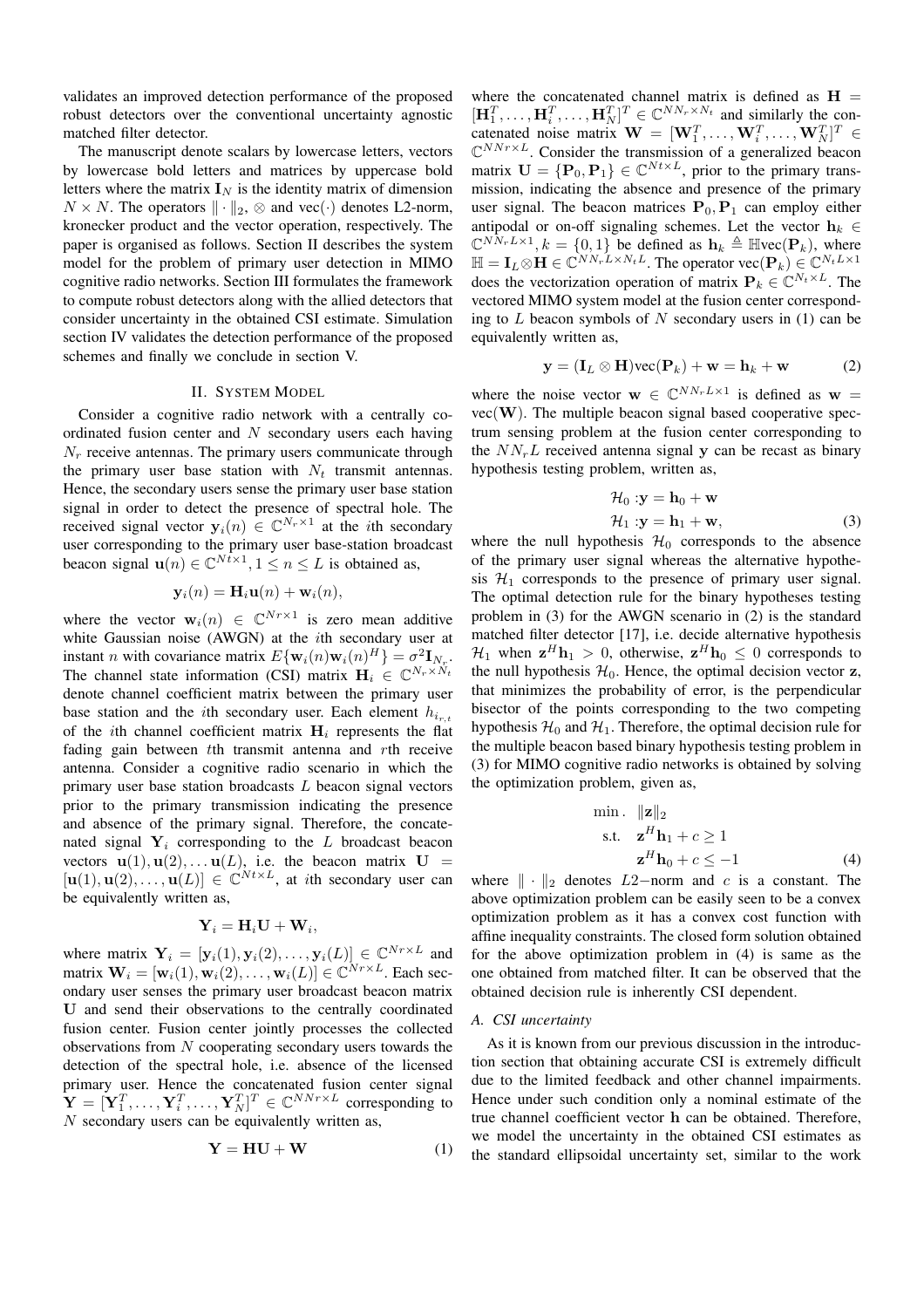[18]. The true channel coefficient vector  $\mathbf{h} \in \mathbb{C}^{NN_rL \times 1}$  can be written as,

$$
\mathbf{h} = \hat{\mathbf{h}} + \mathbf{S}\mathbf{u},\tag{5}
$$

centered at the estimate of the channel coefficient vector **h**ˆ corresponding to the estimated channel matrix  $\hat{\mathbb{H}} \in \mathbb{C}^{NN_rL \times N_tL}$ . defined earlier as  $\hat{\mathbf{h}} = \hat{\mathbb{H}} \text{vec}(\mathbf{P})$ , and vector  $\mathbf{u} \in \mathbb{C}^{NN_rL \times 1}$ with  $\|\mathbf{u}\| \leq 1$ . The matrix  $\mathbf{S} \in \mathbb{C}^{NN_rL \times NN_rL}$ , defined as  $S \triangleq I_L \otimes S_L$ , with  $S_L \in \mathbb{C}^{NN_r \times NN_r}$  denoting the statistical uncertainty in the true channel coefficient vector of  $N$  secondary users corresponding to each beacon vector. Next, we present the framework to obtain multiple beacon based detectors for cooperative spectrum sensing in MIMO cognitive radio networks that are robust against the CSI uncertainty.

# III. MULTIPLE BEACON BASED ROBUST DETECTORS

#### *A. Robust Detector*

Using (5) in the inequality constrains of the optimization framework in (4) we can recast the above optimization problem of multiple beacon vector based primary user detection in MIMO cognitive radio networks as,

$$
\begin{array}{ll}\n\text{min.} & \|\mathbf{z}\|_2 \\
\text{s.t.} & \mathbf{z}^H(\hat{\mathbf{h}}_0 + \mathbf{S}\mathbf{u}) + c \le -1 \\
& \mathbf{z}^H(\hat{\mathbf{h}}_1 + \mathbf{S}\mathbf{u}) + c \ge 1.\n\end{array} \tag{6}
$$

The optimal decision rule is the one that maximally separates the ellipsoidal uncertainty sets corresponding to the two hypotheses. One can further simplify the inequality (6) of the above optimization framework as,

$$
\mathbf{z}^{H}(\hat{\mathbf{h}}_{0} + \mathbf{S}\mathbf{u}) + c \le -1
$$
  
\n
$$
\max_{\|\mathbf{u}\| \le 1} \left( \mathbf{z}^{H}(\hat{\mathbf{h}}_{0} + \mathbf{S}\mathbf{u}) + c \right) \le -1
$$
 (8)

$$
\mathbf{z}^H \hat{\mathbf{h}}_0 + \max_{\|\mathbf{u}\| \le 1} \mathbf{z}^H \mathbf{S} \mathbf{u} + c \le -1
$$

$$
\mathbf{z}^H \hat{\mathbf{h}}_0 + \mathbf{z}^H \mathbf{S} \left( \frac{\mathbf{S}^H \mathbf{z}}{\|\mathbf{S}^H \mathbf{z}\|} \right) + c \le -1 \tag{9}
$$

$$
\mathbf{z}^H \hat{\mathbf{h}}_0 + \|\mathbf{S}^H \mathbf{z}\| + c \le -1,\tag{10}
$$

where the left hand side of the inequality in (8) denotes the worst case ellipsoidal distance and (9) follows from the maximization of  $\mathbf{z}^H \mathbf{S} \mathbf{u}$  for  $\|\mathbf{u}\| \leq 1$  occurs for  $\mathbf{u} = \frac{\mathbf{S}^H \mathbf{z}}{\|\mathbf{S}^H \mathbf{z}\|}$ .<br>Similarly, the second inequality (7) of the optimization framework can be further simplified as,

$$
\mathbf{z}^{H}(\hat{\mathbf{h}}_{1} + \mathbf{S}\mathbf{u}) + c \ge 1
$$
  
\n
$$
\min_{\|\mathbf{u}\| \le 1} \left( \mathbf{z}^{H}(\hat{\mathbf{h}}_{1} + \mathbf{S}\mathbf{u}) + c \right) \ge 1
$$
  
\n
$$
\mathbf{z}^{H}\hat{\mathbf{h}}_{1} + \min_{\|\mathbf{u}\| \le 1} \mathbf{z}^{H}\mathbf{S}\mathbf{u} + c \ge 1
$$
  
\n
$$
\mathbf{z}^{H}\hat{\mathbf{h}}_{1} - \|\mathbf{S}^{H}\mathbf{z}\| + c \ge 1.
$$
 (11)

Hence, using the robust inequalities obtained in (10) and (11), the optimal separating hyperplane that maximizes the worst case separation between the ellipsoidal uncertainty sets corresponding to the two hypotheses can be recast as,

$$
\begin{aligned}\n\min. & \|\mathbf{z}\|_{2} \\
\text{s.t.} & \mathbf{z}^{H}\hat{\mathbf{h}}_{0} + \|\mathbf{S}^{H}\mathbf{z}\| + c \leq -1 \\
& \mathbf{z}^{H}\hat{\mathbf{h}}_{1} - \|\mathbf{S}^{H}\mathbf{z}\| + c \geq 1.\n\end{aligned}
$$
\n
$$
(12)
$$

The solution to the above cost function yields the multiple beacon based robust decision rule for the problem of primary user detection in MIMO cognitive radio networks. It can be observed that the optimization problem in (12) is a second order cone program (SOCP) optimization problem, hence convex, and can be easily solved using conic solvers. Depending on the signaling scheme employed by the primary user base-station, the set of L vectors broadcasted, i.e.,  $\mathbf{u}_i(l) \in \mathbb{C}^{N_t \times 1}, 1 \leq$  $l \leq L$  and  $\mathbf{U} = [\mathbf{u}(1), \mathbf{u}(2), \cdots, \mathbf{u}(L)] \in \mathbb{C}^{N_t \times L}$ , with  $U \in \{P_0, P_1\}$  corresponding to its local decision can either be antipodal or on-off in nature.

*1) Antipodal Signaling:* Consider antipodal signaling where the primary user base-station broadcasts  $U = -P_1$  and  $U = P_1$  respectively indicating the absence and presence of the primary user signal. As defined in (2),  $\hat{\mathbf{h}}_1 = \hat{\mathbb{H}} \text{vec}(\mathbf{P}_1)$ , the estimate vector  $\mathbf{h}_1$  corresponding to the null hypothesis  $\mathcal{H}_0$  and the alternative hypothesis  $\mathcal{H}_1$  for the antipodal signaling schemes reduces to  $-\mathbf{h}_1$  and  $\mathbf{h}_1$ , respectively. Using the estimates  $-\hat{\mathbf{h}}_1$  and  $\hat{\mathbf{h}}_1$  for antipodal signaling scheme, the optimization framework in (12) for cooperative spectrum sensing in MIMO cognitive radio networks can be equivalently formulated as,

$$
\begin{aligned}\n\min. & \| \mathbf{z} \|_2 \\
\text{s.t.} & \quad \mathbf{z}^H \hat{\mathbf{h}}_1 - \| \mathbf{S}^H \mathbf{z} \| \ge 1. \n\end{aligned} \tag{13}
$$

The optimal decision hyperplane that separates the two hypothesis ellipsoid in (12) for the antipodal signaling is homogeneous, i.e, the constant  $c = 0$ . To determine the optimum separating hyperplane, the above SOCP optimization problem in (13) can be computed by solving the lagrangian cost function  $L(\mathbf{z}, \gamma)$  as,

$$
L(\mathbf{z}, \gamma) = \|\mathbf{z}\|^2 + \gamma \left( \|\mathbf{S}^H \mathbf{z}\|^2 - (\mathbf{z}^H \hat{\mathbf{h}}_1 - 1) \right)
$$
  
=  $\mathbf{z}^H (\mathbf{I} + \gamma (\mathbf{S} \mathbf{S}^H - \hat{\mathbf{h}}_1 \hat{\mathbf{h}}_1^H)) \mathbf{z} + 2\gamma \mathbf{z}^H \hat{\mathbf{h}}_1 - \gamma,$ 

where **I** is the identity matrix. The optimal  $z_{opt}$  corresponding to the Lagrange multiplier  $\gamma_{opt}$  can be obtained as,

$$
\mathbf{z}_{\text{opt}} = -\gamma_{\text{opt}} (\mathbf{I} + \gamma_{\text{opt}} (\mathbf{S} \mathbf{S}^H - \hat{\mathbf{h}}_1 \hat{\mathbf{h}}_1^H))^{-1}, \tag{14}
$$

where  $\gamma_{\text{opt}}$  are the zeros of the secular equation [18], given as,

$$
f(\gamma) = \gamma^2 \sum_{i=1}^{NN_r L} \frac{\hat{h}_i^2 q_i}{(1 + \gamma q_i)^2} - 2\gamma \sum_{i=1}^{NN_r L} \frac{\hat{h}_i}{(1 + \gamma q_i)} - 1,
$$

where  $\hat{\mathbf{h}}_1 = [\hat{h}_1, \dots, \hat{h}_i, \dots, \hat{h}_{NN_rL}]^T$  and  $q_i \in \mathbb{R}^n$  are the diagonal elements of the matrix  $\mathbf{Q} = \mathbf{S}\mathbf{S}^H - \hat{\mathbf{h}}_1\hat{\mathbf{h}}_1^H$ .

*2) On-Off Signaling:* Often the beacon signaling scheme is non-antipodal in nature, i.e., the beacon matrix  $U = P$ and  $U = 0_{N_t \times L}$  indicating the presence and absence of the primary signal. Hence, the vector  $\hat{\mathbf{h}} = \hat{\mathbb{H}} \text{vec}(\mathbf{P})$  corresponding to the two hypotheses for the non-antipodal signaling scheme reduces to **h** and  $\mathbf{0}_{NN_rL\times1}$ , respectively. Therefore, the optimal separating hyperplane for the multiple beacon based non-antipodal signaling scenario in MIMO cognitive radio networks can be obtained by the solution of the optimization problem, given as,

$$
\begin{aligned}\n\min. & \| \mathbf{z} \|_2 \\
\text{s.t.} \quad \mathbf{z}^H \hat{\mathbf{h}} - \| \mathbf{S}^H \mathbf{z} \| + c \ge 1. \n\end{aligned} \tag{15}
$$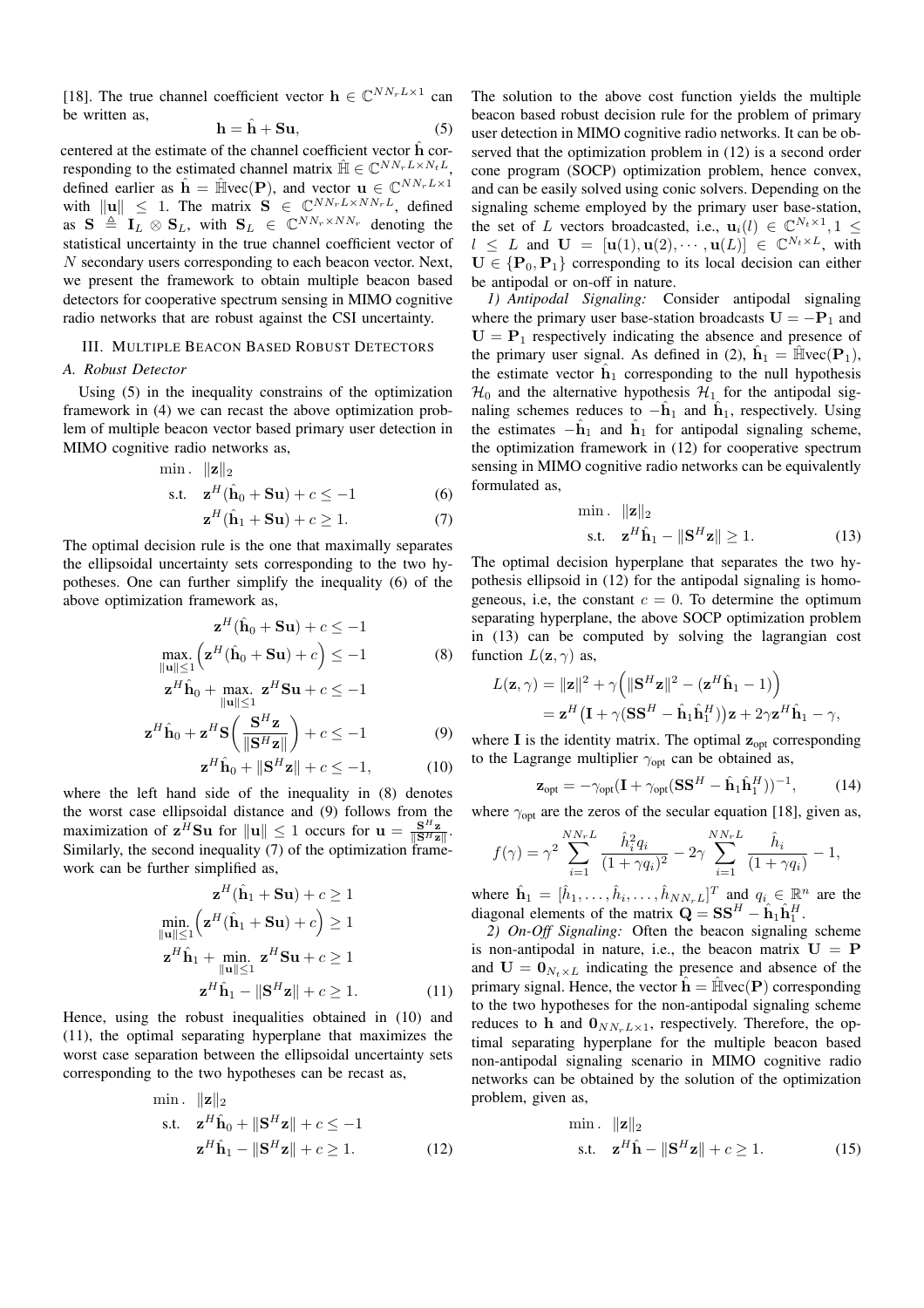The closed form expression for the above optimization problem in (15) can be found using a procedure similar to the one obtained in section III-A1.

### *B. Allied Detectors*

In low signal-to-noise (SNR) ratio scenarios, when the two hypotheses ellipsoids corresponding to the two hypothesis may coincide, i.e., the two hypothesis regions can't be separated by a decision hyperplane. We present an optimization framework that maximally relax the inequality constraints in order to obtain a decision hyperplane, from (12), as,

min. 
$$
d
$$
  
\ns.t.  $\mathbf{z}^H \hat{\mathbf{h}}_0 + ||\mathbf{S}^H \mathbf{z}|| + c \le -1 + d$   
\n $\mathbf{z}^H \hat{\mathbf{h}}_1 - ||\mathbf{S}^H \mathbf{z}|| + c \ge 1 - d$   
\n $d \ge 0,$  (16)

where  $d$  is the slack variable denoting the measure of constraint relaxation. The decision hyperplane corresponding to the two cost functions of the optimization frameworks in (12) and (16), the perceptible detector would be the one that allows a tradeoff between the two cost functions, i.e., tradeoff detector, obtained as,

$$
\begin{aligned}\n\min. & \|\mathbf{z}\|_2 + \mu d \\
\text{s.t.} & \mathbf{z}^H \hat{\mathbf{h}}_0 + \|\mathbf{S}^H \mathbf{z}\| + c \le -1 + d \\
& \mathbf{z}^H \hat{\mathbf{h}}_1 - \|\mathbf{S}^H \mathbf{z}\| + c \ge 1 - d \\
& d \ge 0,\n\end{aligned} \tag{17}
$$

where  $\mu$  is a weighting constant that allows weighting for the above multicriterion objective function.

*1) Antipodal Signaling:* The antipodal signaling, similar to the one considered in section III-A1, relaxed robust detector for cooperative spectrum sensing in MIMO cognitive radio networks can be equivalently obtained from (13) as,

$$
\begin{aligned}\n\min. \quad d \\
\text{s.t.} \quad \mathbf{z}^H \hat{\mathbf{h}}_1 - \|\mathbf{S}^H \mathbf{z}\| \ge 1 - d \\
\quad d \ge 0,\n\end{aligned} \tag{18}
$$

and antipodal signaling based tradeoff detector be obtained as,

$$
\begin{aligned}\n\min. & \| \mathbf{z} \|_2 + \mu d \\
\text{s.t.} & \quad \mathbf{z}^H \hat{\mathbf{h}}_1 - \| \mathbf{S}^H \mathbf{z} \| \ge 1 - d \\
& d \ge 0. \n\end{aligned} \tag{19}
$$

*2) On-Off Signaling:* Multiple beacon based relaxed robust detector for the on-off signaling scheme, considered in section III-A2, can be obtained from (15) as,

min. 
$$
d
$$
  
s.t.  $\mathbf{z}^H \hat{\mathbf{h}} - ||\mathbf{S}^H \mathbf{z}|| + c \ge 1 - d$   
 $d \ge 0.$  (20)

Similarly, multiple beacon based tradeoff detector reduces to,

$$
\begin{aligned}\n\min. \quad & \|\mathbf{z}\|_2 + \mu d \\
\text{s.t.} \quad & \mathbf{z}^H \hat{\mathbf{h}} - \|\mathbf{S}^H \mathbf{z}\| + c \ge 1 - d \\
& d \ge 0.\n\end{aligned} \tag{21}
$$

| Generalised | Antipodal | $On$ - $Off$ |
|-------------|-----------|--------------|
| framework   | Signaling | Signaling    |
| (12)        | (13)      | (15)         |
| (16)        | (18)      | (20)         |
|             | 19        |              |
|             |           |              |

OPTIMIZATION FRAMEWORK EQUATION NUMBERS FOR THE PROPOSED MULTIPLE BEACON BASED CSI UNCERTAINTY AWARE DETECTORS.

The proposed antipodal and on-off signaling based robust detectors are summarized in Table I. Next section presents the simulations for the multiple beacon based robust detectors.

#### IV. SIMULATION RESULTS

We consider a cognitive radio network with  $N = 2$ secondary users each having  $N_r = 2$  receive antennas and a primary user base station having  $N_t = 2$  transmit antennas that broadcast orthogonal beacon matrix  $P \in \mathbb{C}^{2 \times L}$  with  $PP^H =$  $L\mathbf{I}_2$  for varying number of beacon vectors  $L = \{1, 2, 3, 4\}.$ Hence, for the scenario of on-off beacon signal matrices we consider  $P_0 = 0_{2 \times L}$  that corresponds to the absence of the primary signal and  $P_1 = \sqrt{2}P \in \mathbb{C}^{2 \times L}$  corresponds to the presence of the primary signal. Similarly, for the antipodal beacon signal matrices  $P_0 = -\frac{1}{\sqrt{2}}P$  and  $P_1 = \frac{1}{\sqrt{2}}P \in \mathbb{C}^{2 \times L}$ corresponds to the absence and presence of the primary signal. Similar to [16], we incorporate different levels of CSI uncertainty. This is characterized by defining the statistical variation matrix  $S = I_L \otimes S_L$  such that  $S_L = U \Lambda U^T$ , where  $\Lambda = \mathcal{D}(\lambda)$  is a diagonal matrix with principle diagonal as the elements of the vector  $\boldsymbol{\lambda} = [1.6, 1.4, 1.2, 1]^T$  of order  $NNr \times 1$ and U is a random unitary matrix of order  $NNr \times NN_r$ .

Fig. 1(a) plots the probability of error vs. signal-to-noise (SNR) ratio to characterize the detection performance of the proposed robust detector (Robust) in (13), relaxed detector (Relaxed) in (18) with the nominal CSI based matched filter detector (MF Nominal). It can be readily observed that the detection performance of the proposed robust detectors significantly outperforms the uncertainty agnostic matched filter detector (MF Nominal). Further the detection performance of the proposed detectors improves by increasing the number of beacon vectors  $L$ .

Next, in Fig. 1(b) we plot the probability of false alarm  $(P_{FA})$  vs. probability of detection  $(P_D)$  to obtain the receiver operating characteristics (ROC) of the proposed robust detector (Robust) in (13) and the closed form expression obtained in (14) corresponding to the robust detector (Theory) along with the genie aided true channel coefficient based matched filter detector (MF Genie) at  $SNR = -15$  dB for increasing number of beacon vectors  $L = \{1, 2, 3, 4\}$ . It can be observed that the detection performance of the proposed multiple beacon vector based detector improves with the increase in the number of beacon vectors. It is also observed that the detection performances obtained via simulation exactly matches the detection performances obtained via the closed form solution in section III-A1.

Note, the average power corresponding to the antipodal and on-off signaling schemes in Fig. 1(a) and Fig. 1(b) are kept unequal. These values are chosen such that they yield equal deflection coefficient values [17] for the two signaling scenarios. Hence, the detection performance of the antipodal